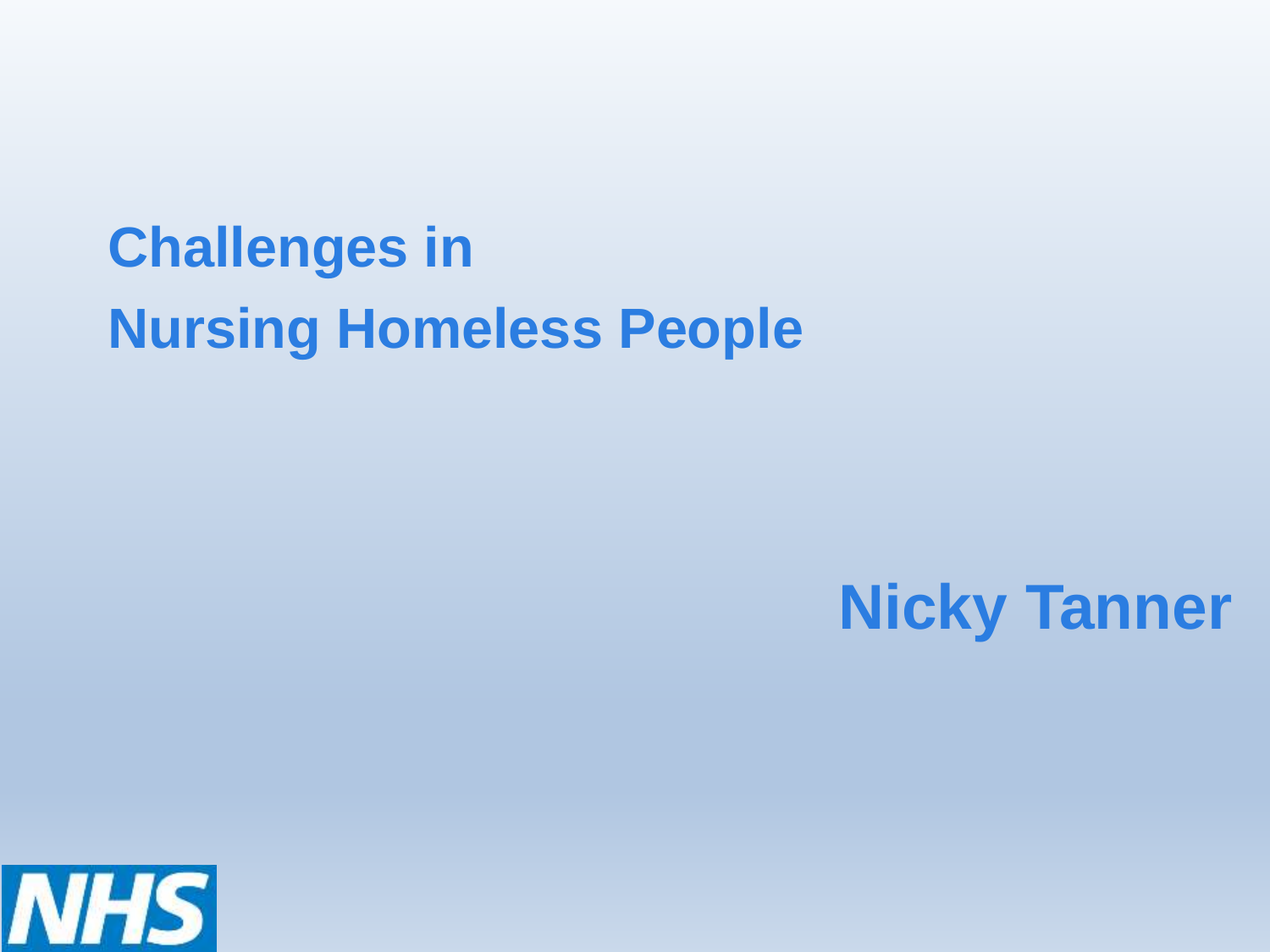**Happy 70th Birthday!!!**

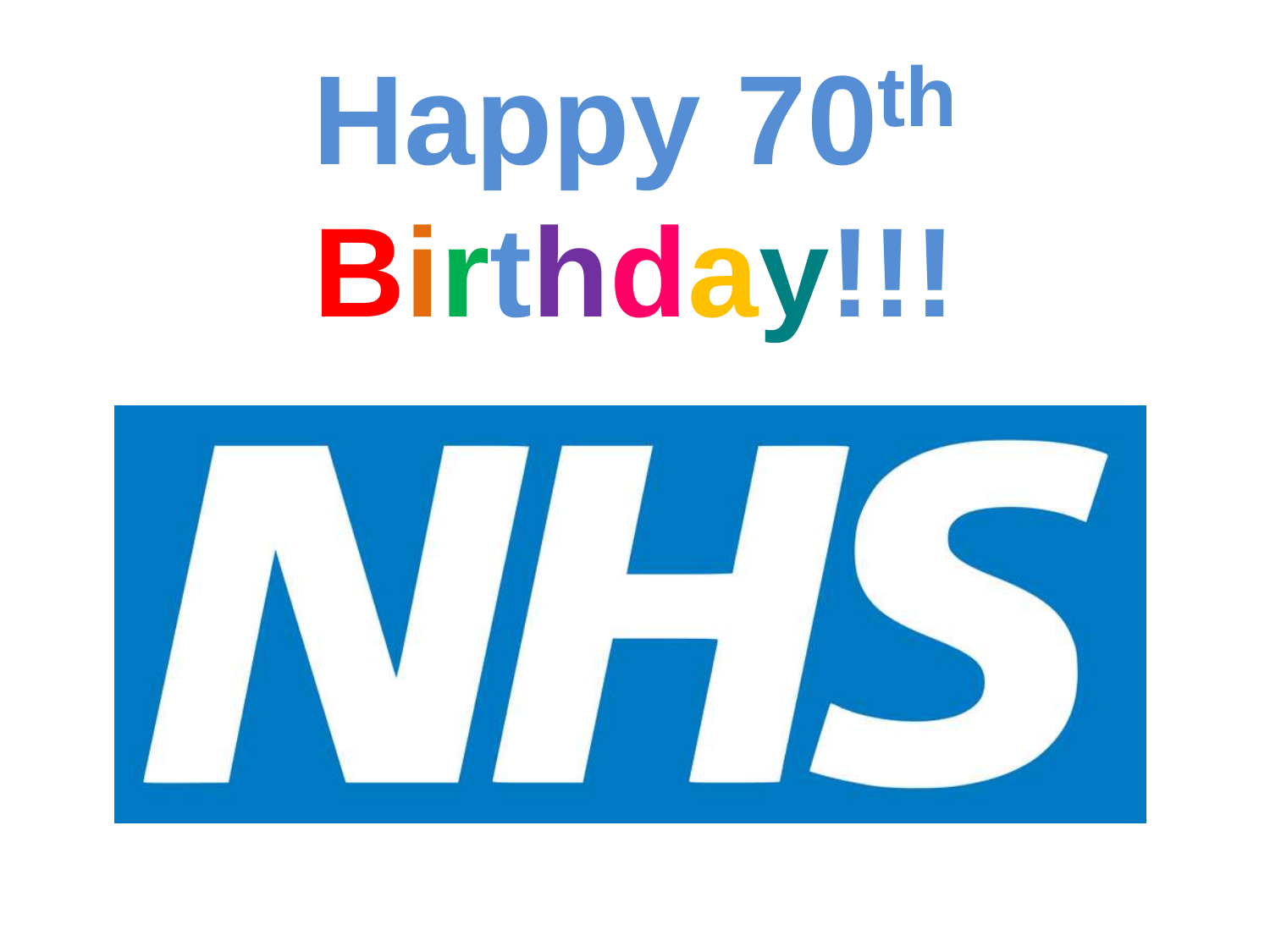### **1)Free at the point of delivery**

## **2)Care based on clinical need (not ability to pay)**

### **3) Meet the needs of everyone**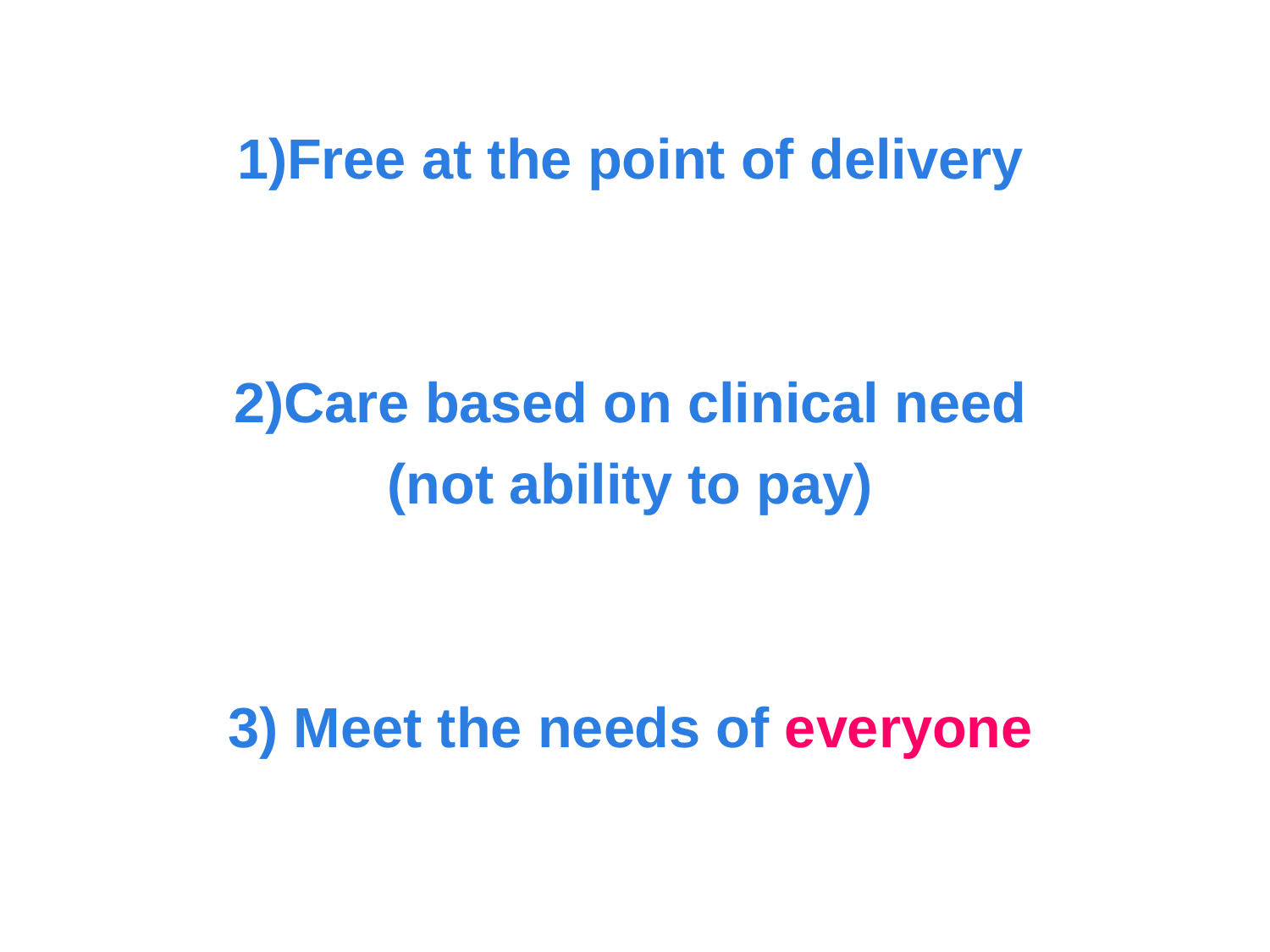**What are the issues in Homeless Health?**

#### **Homelessness!!!!**

**Access to health/social care**

**Late intervention into acute/chronic conditions**

**Treatment Completion**

**Vulnerability (BI, LD, MI)**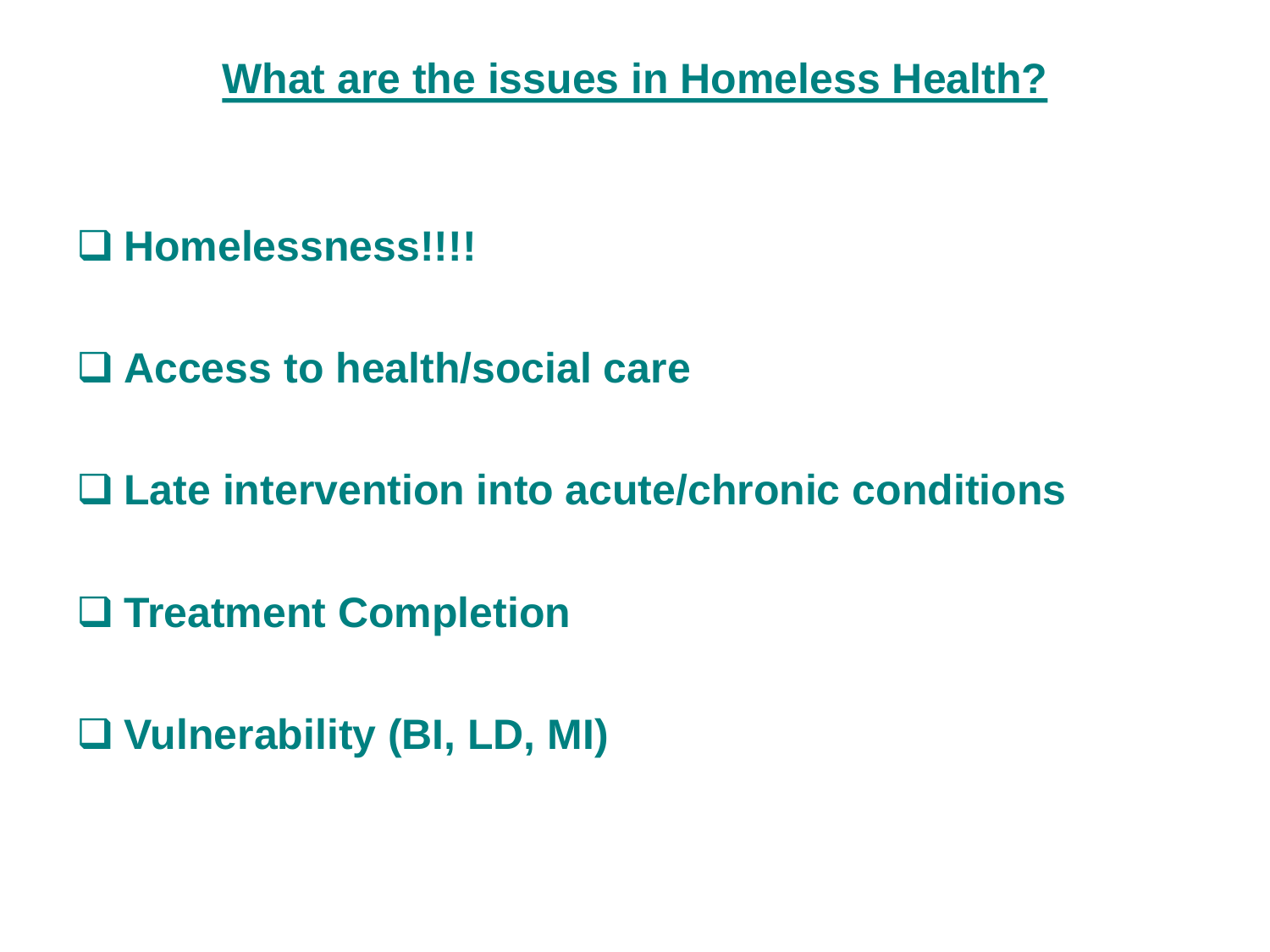

## **80% of homeless people report suffering from mental health issue**

**(Homeless Link 2014)**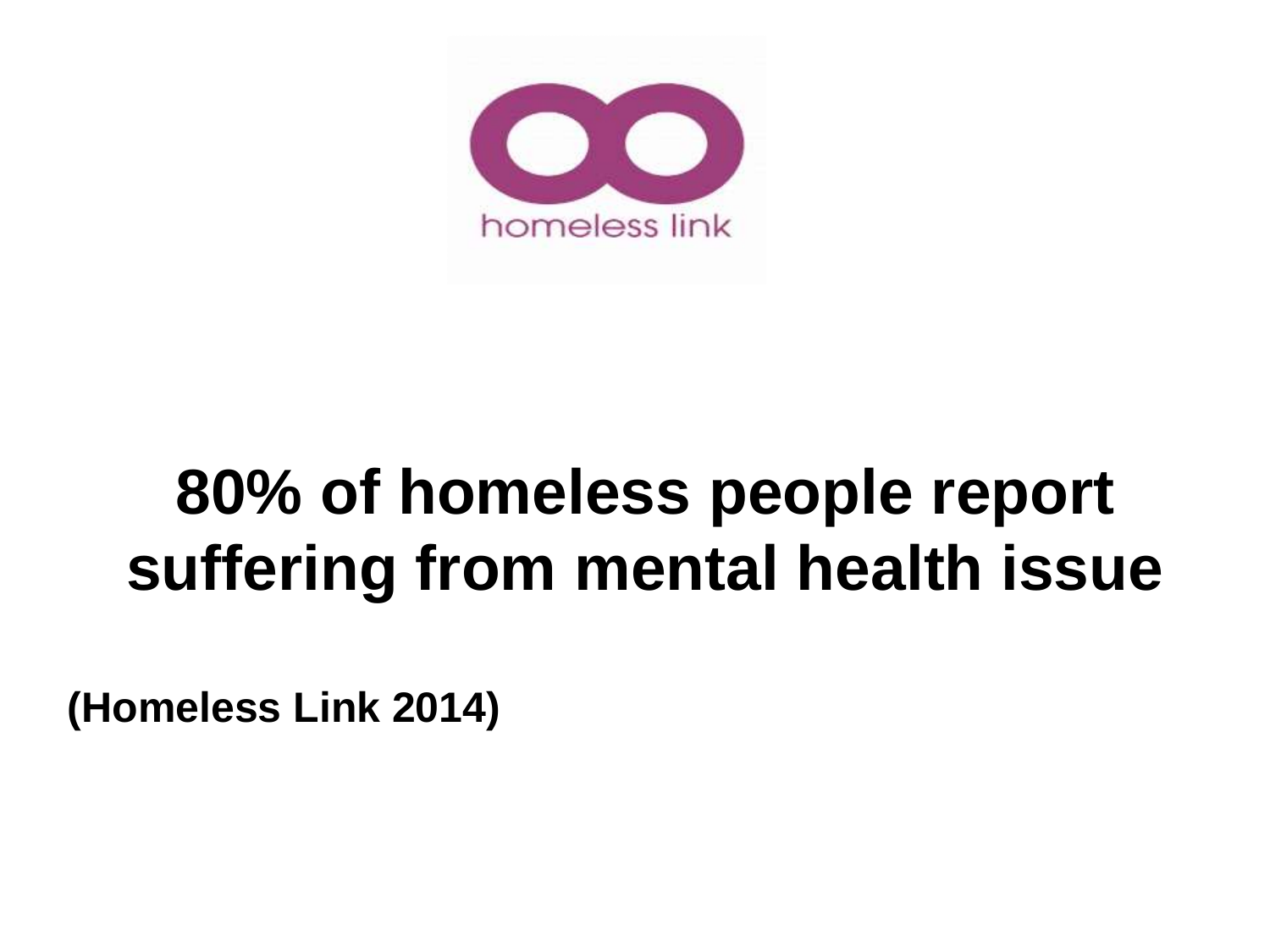

## **In a study of homeless people (2009)**

• 12% had an intellectual disability

This is compared to 2% of homed population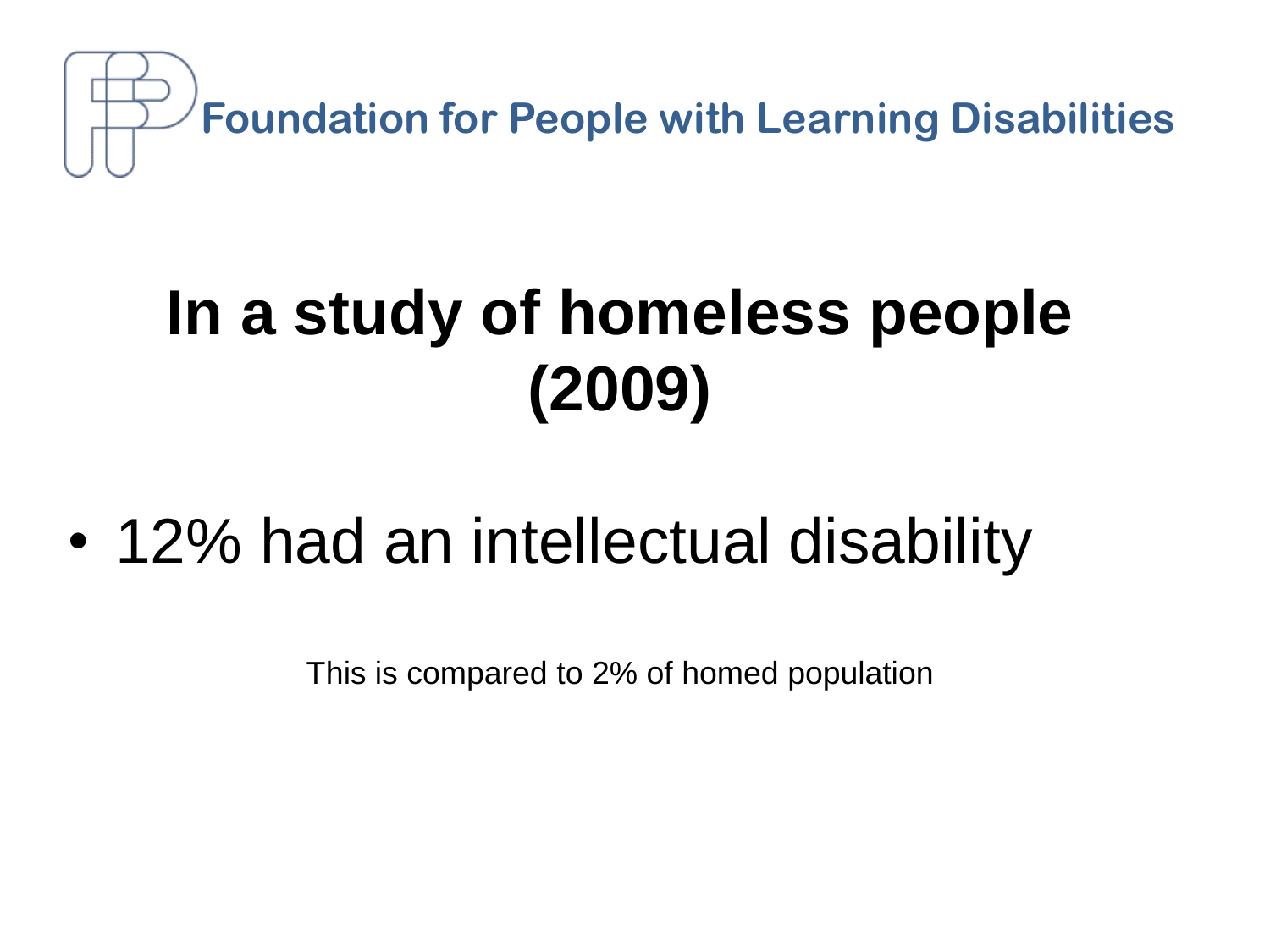

## **Disabilities Trust Foundation**

#### **Toronto Study (2009):** 53% of Homeless people have brain injuries

#### **Leeds Study (2012):** 48% Homeless people have Brain Injuries

90% of injuries happened before becoming homeless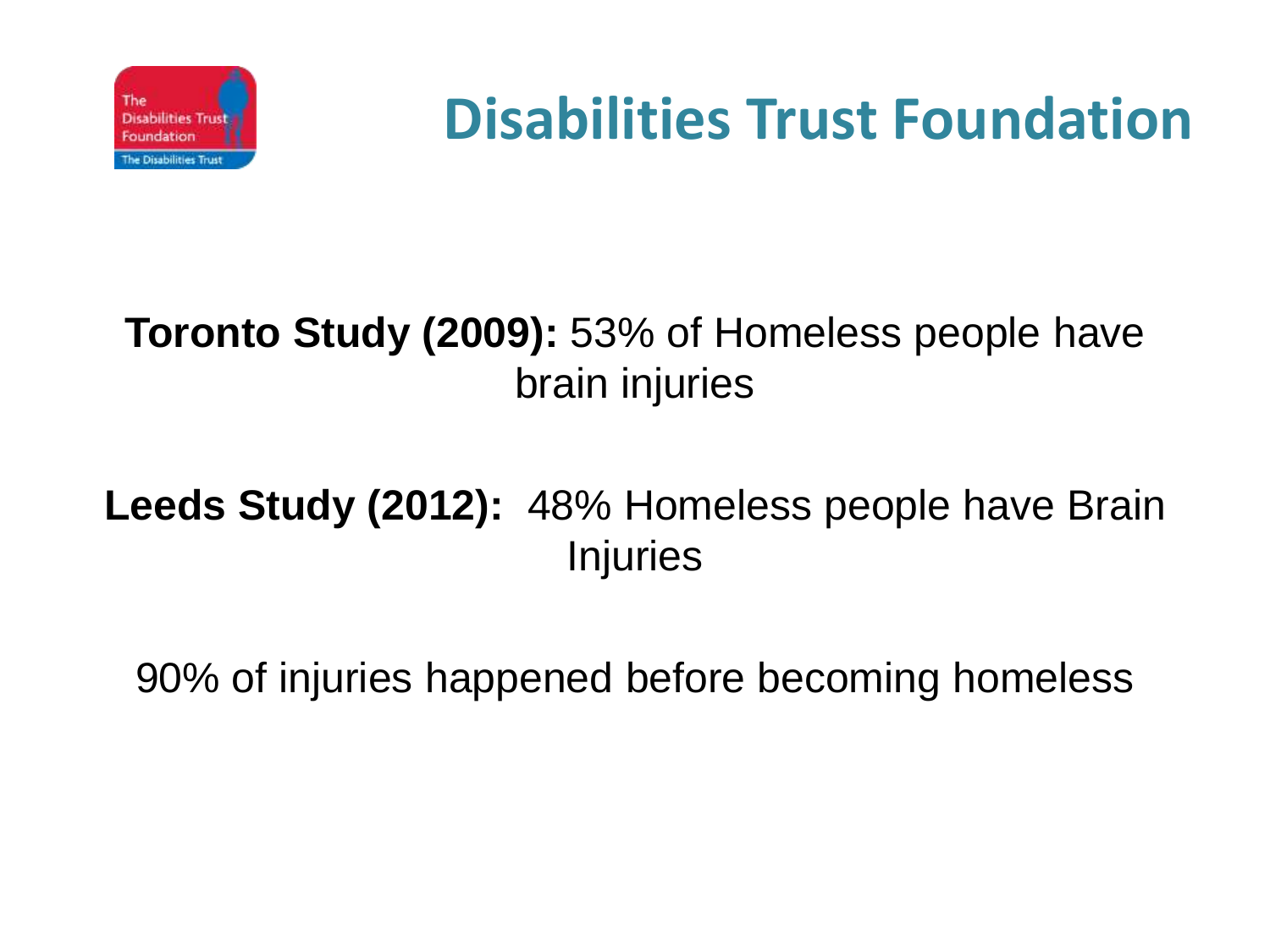# **'Bringing in and Keeping in'**

A simple model of healthcare for homeless people and those that live in poverty, that works under the paradigm:

#### *The relationship between the individual and the service is as important as the service itself*

 **Earlier intervention in disease process Screening Improve treatment completion Reduce health inequalities Prevent inappropriate reliance on Hospitals Move patient back in to mainstream NHS**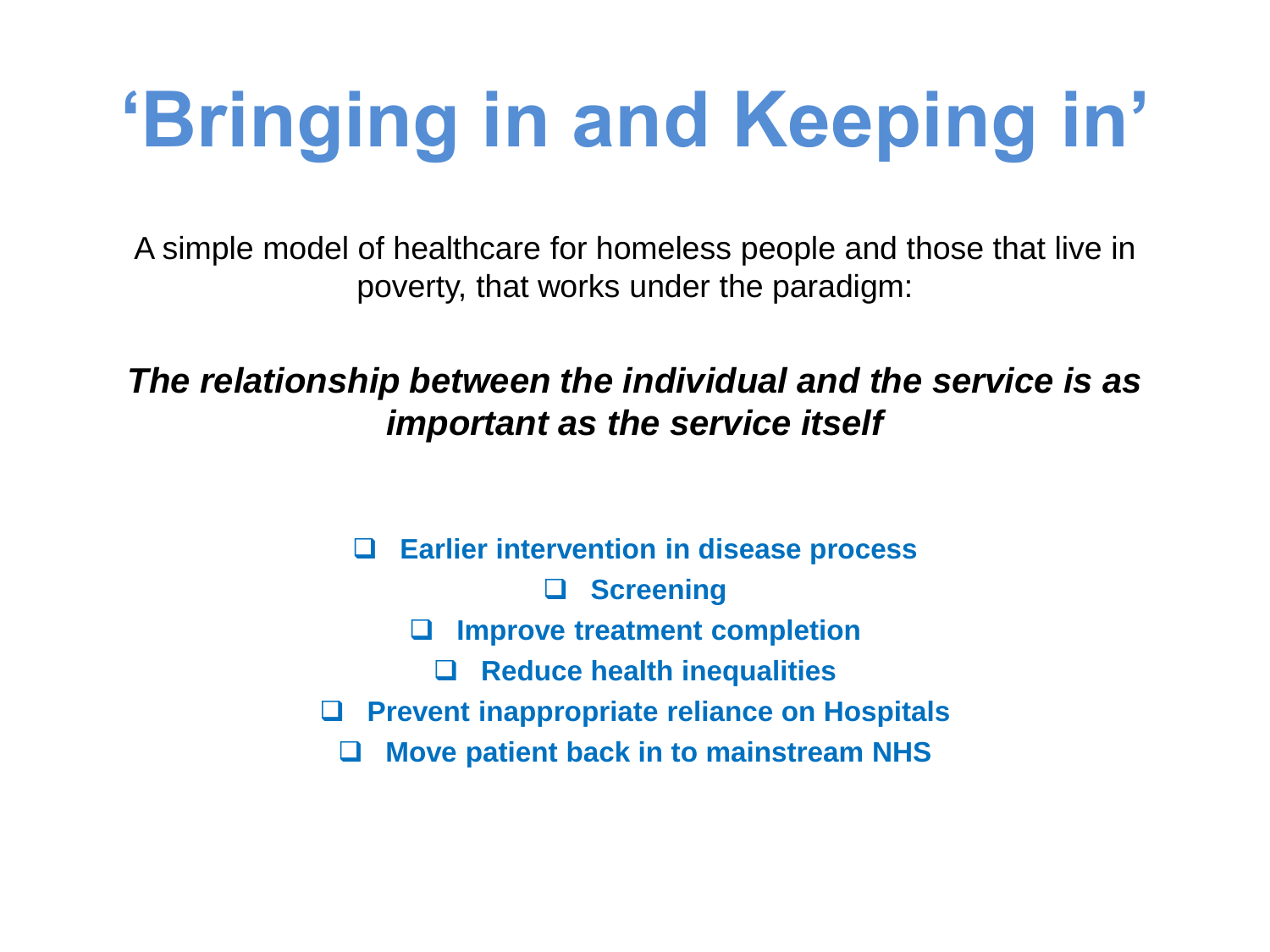- **Always Treat primary presenting problem (relieve suffering)**
- **Early emotional/psychological assessment on ability to recover**
- **Establish relationship (open, compassionate, non-judgemental, warm)**
- **Current use of NHS, what are the problems? Solve these!**
- **Establish entitlement and enable this**
- **Coaching on appropriate use of services in future**
- **Referring to 'mainstream' services'** (Ensuring individual can use mainstream services, Advocacy, ensuring referral has been accepted, physical/logistical use of services, following up on DNA's
- **Safety Netting** (giving patient clear invitation to return to us should relationship break down again)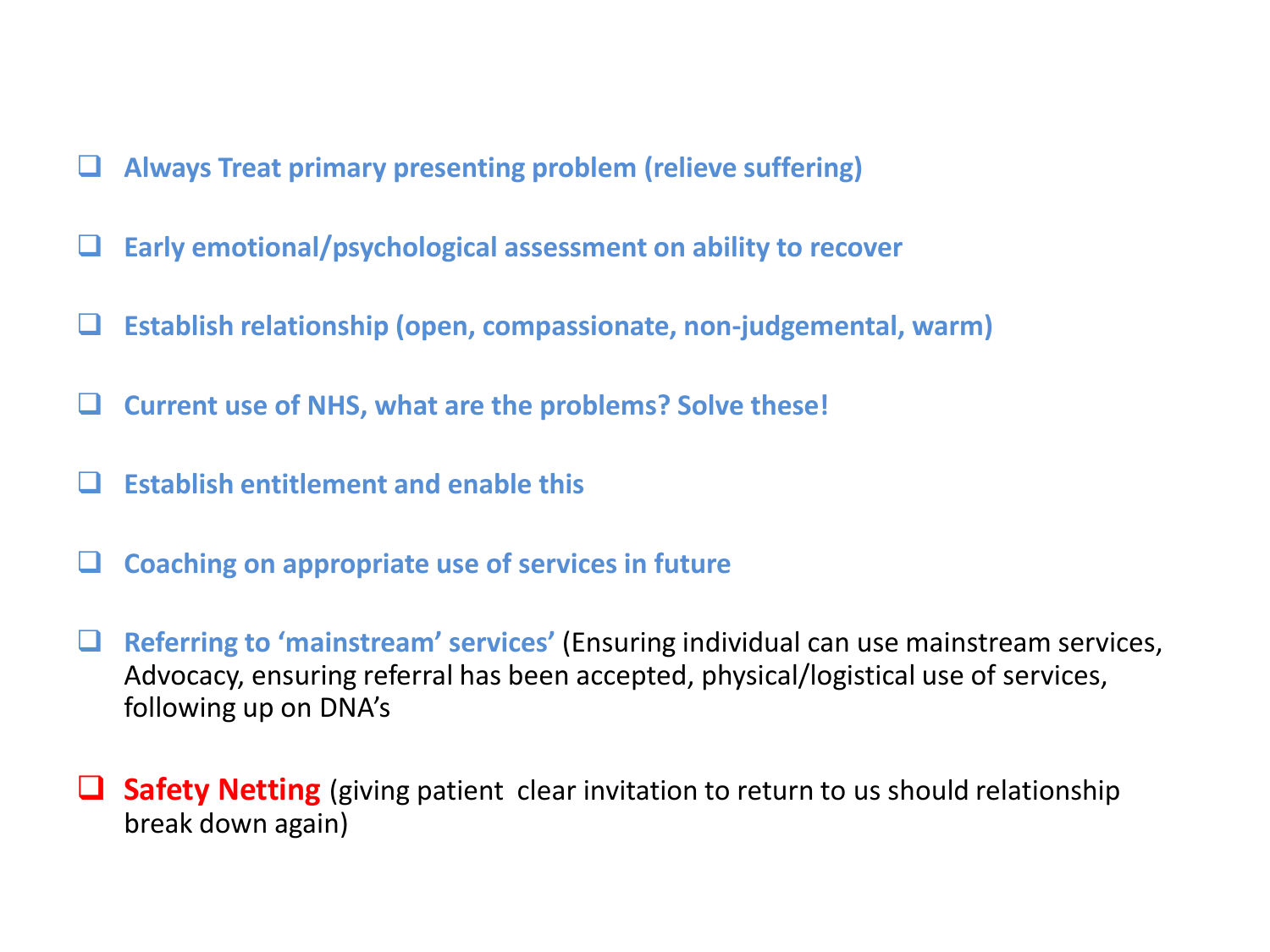# **Challenges to the homeless health nurse**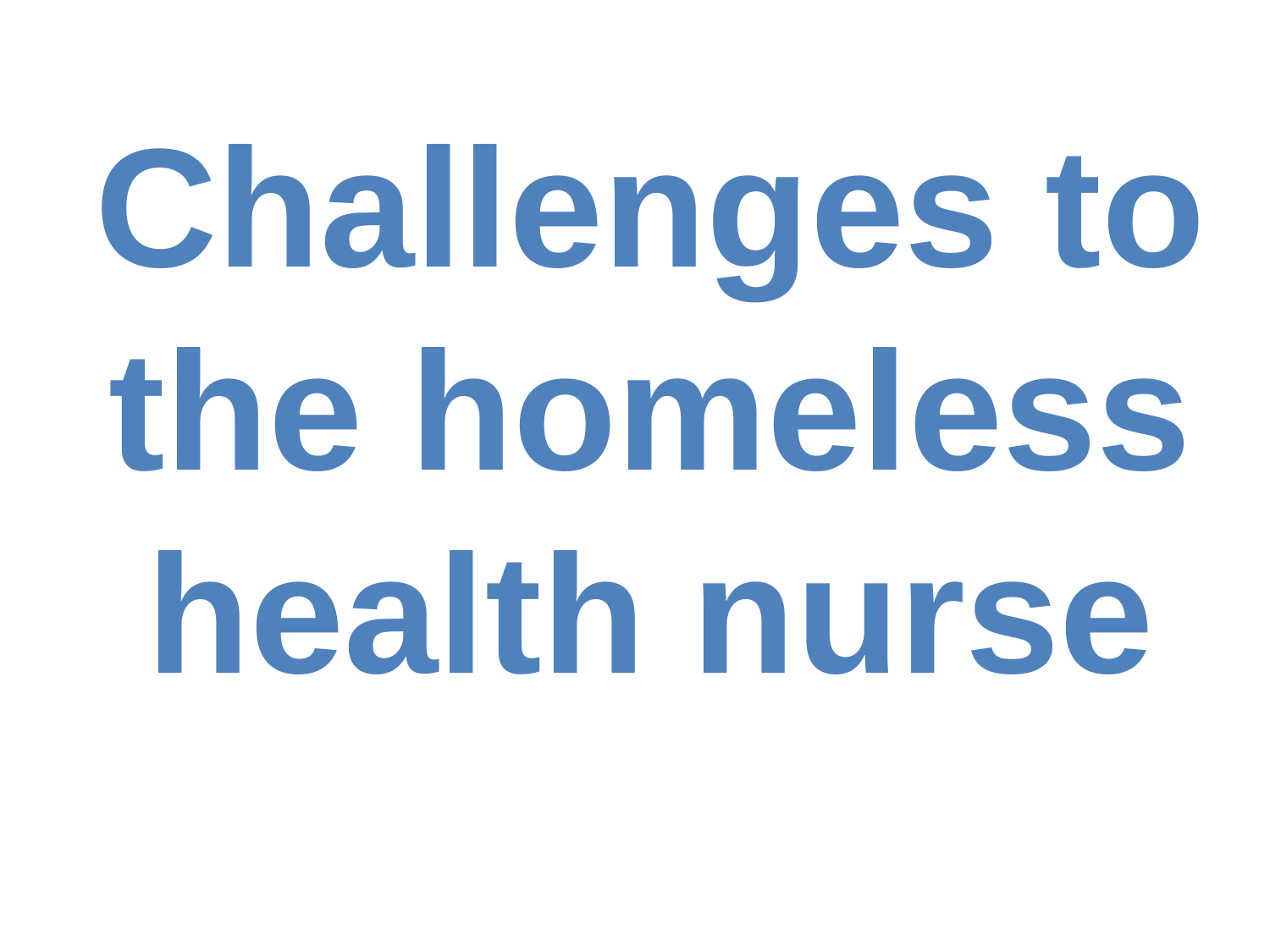# **3) Chaos**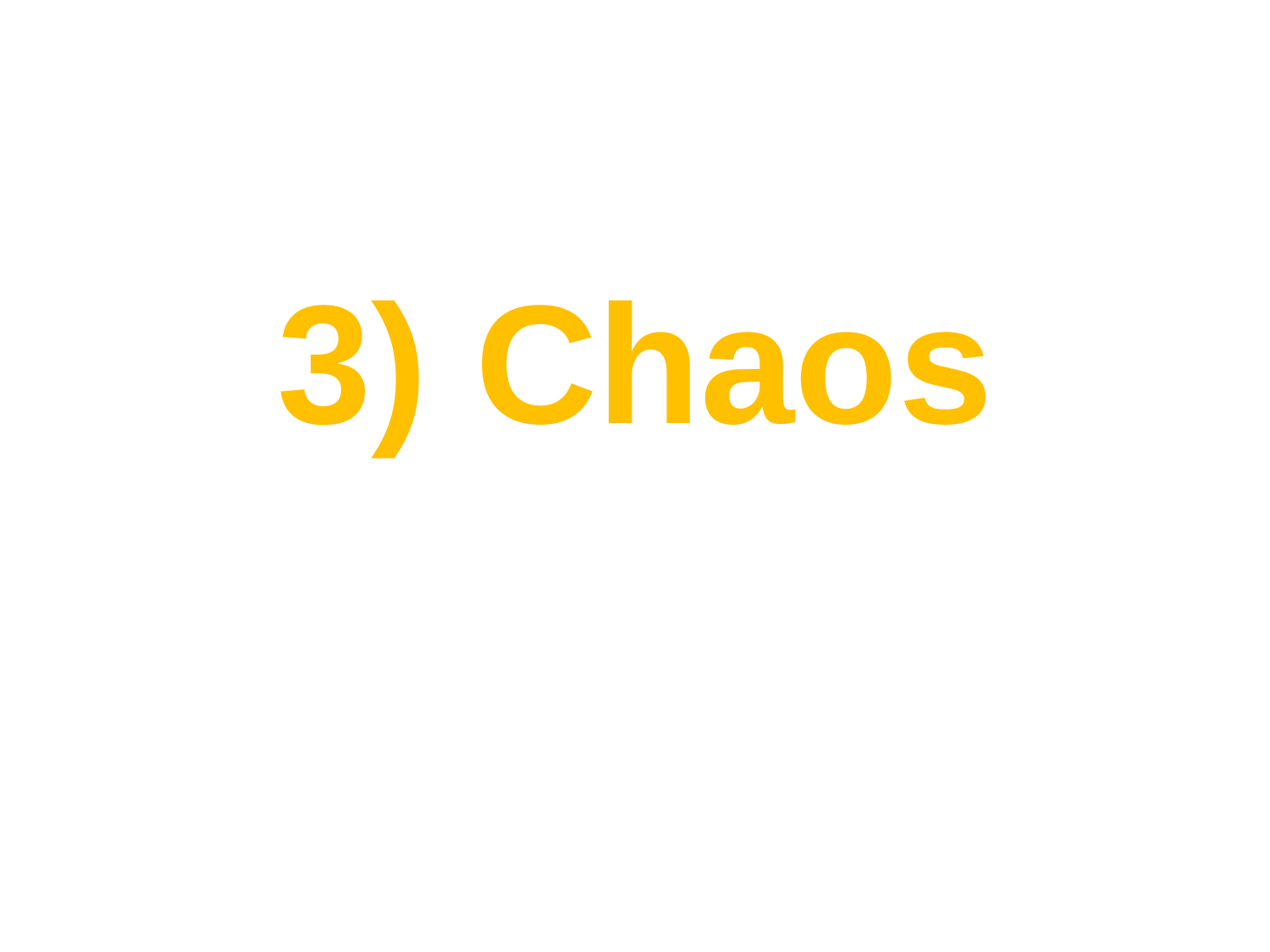# **2) Low Self Preservation**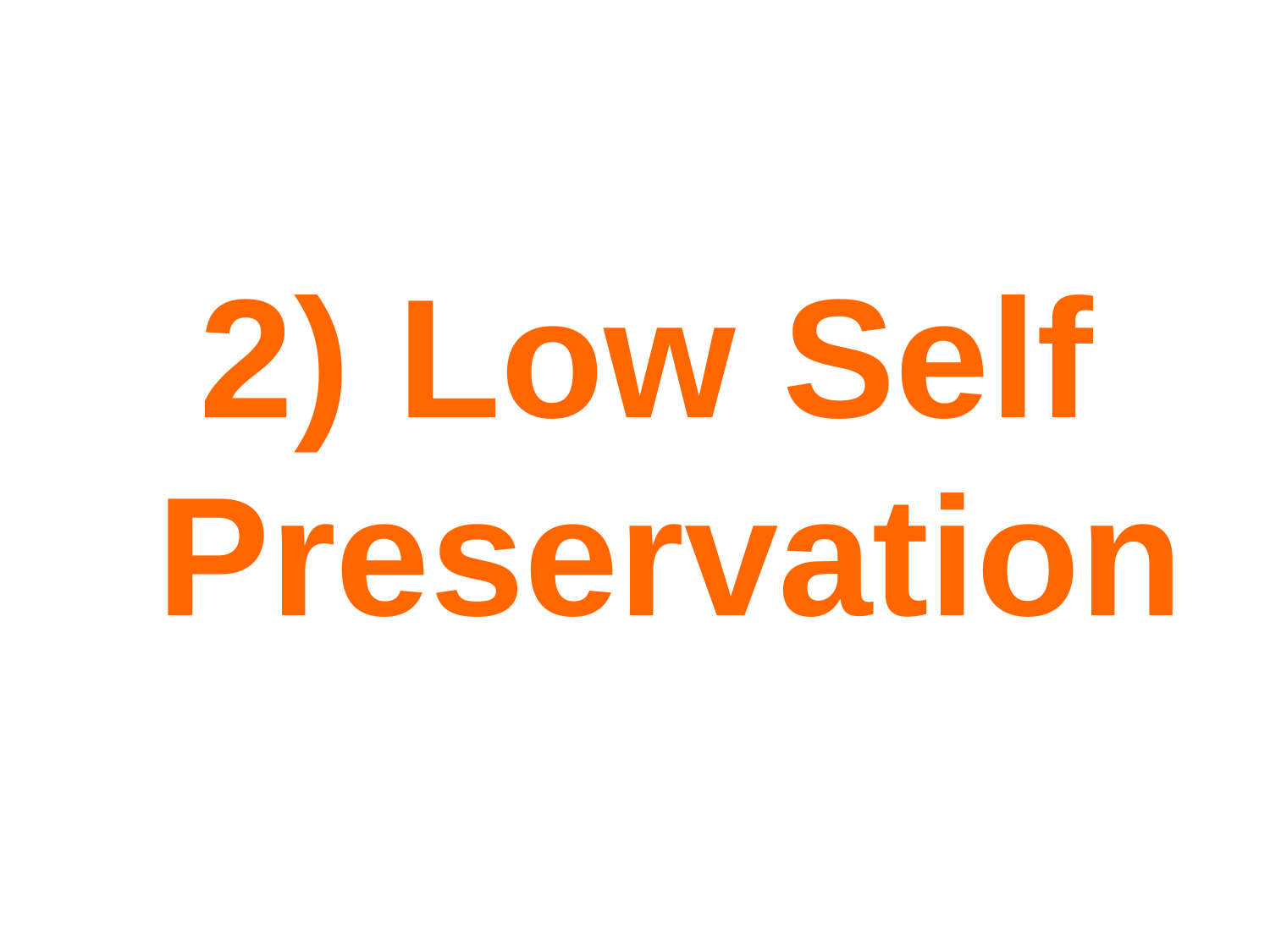# **1) Other Staff**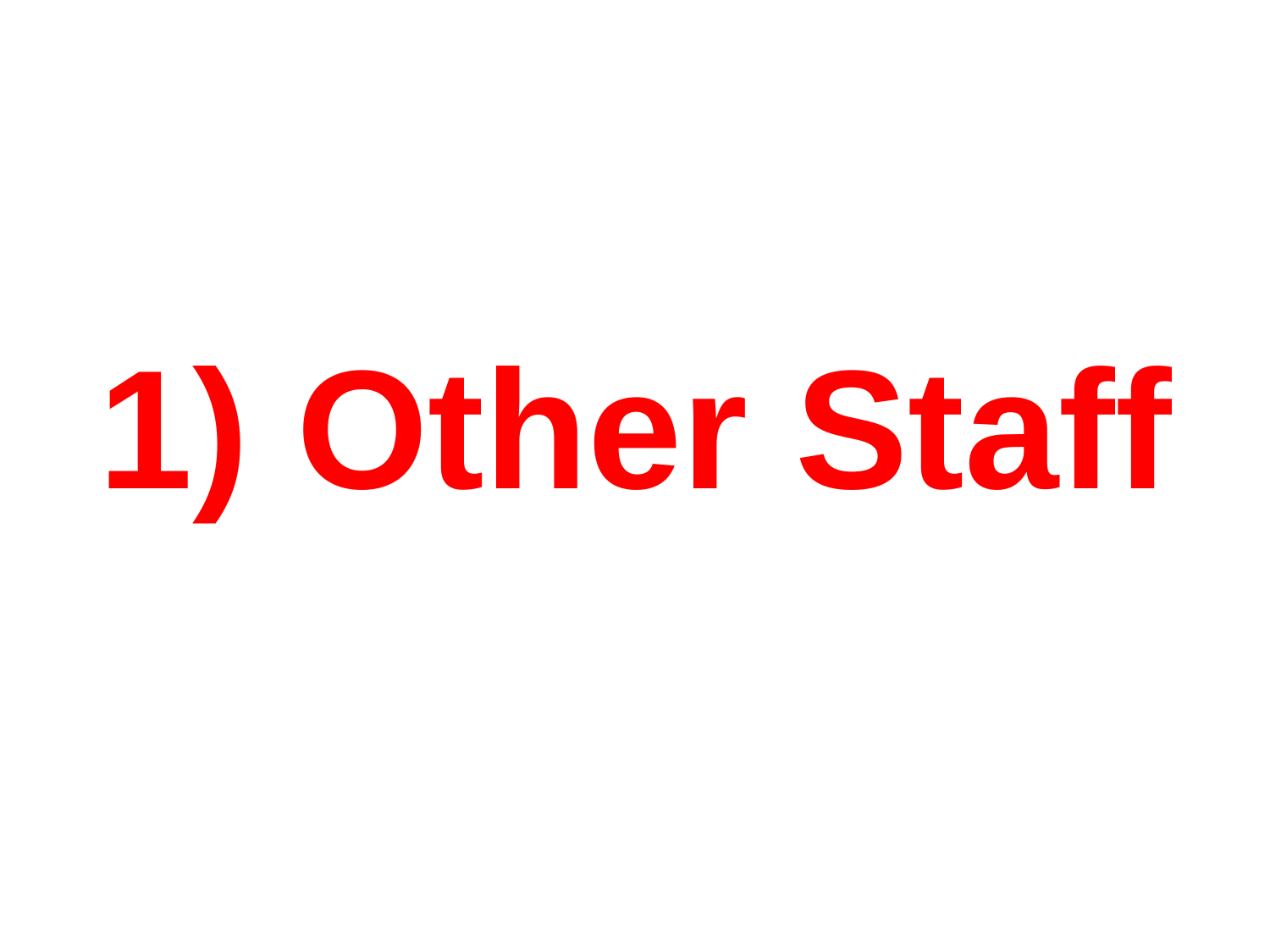# **"Systemic Compassion Failure"**

### Professor Aidan Halligan

### **Specialist Homelessness Teams**

**Homelessness not medical speciality** 

? Correct response?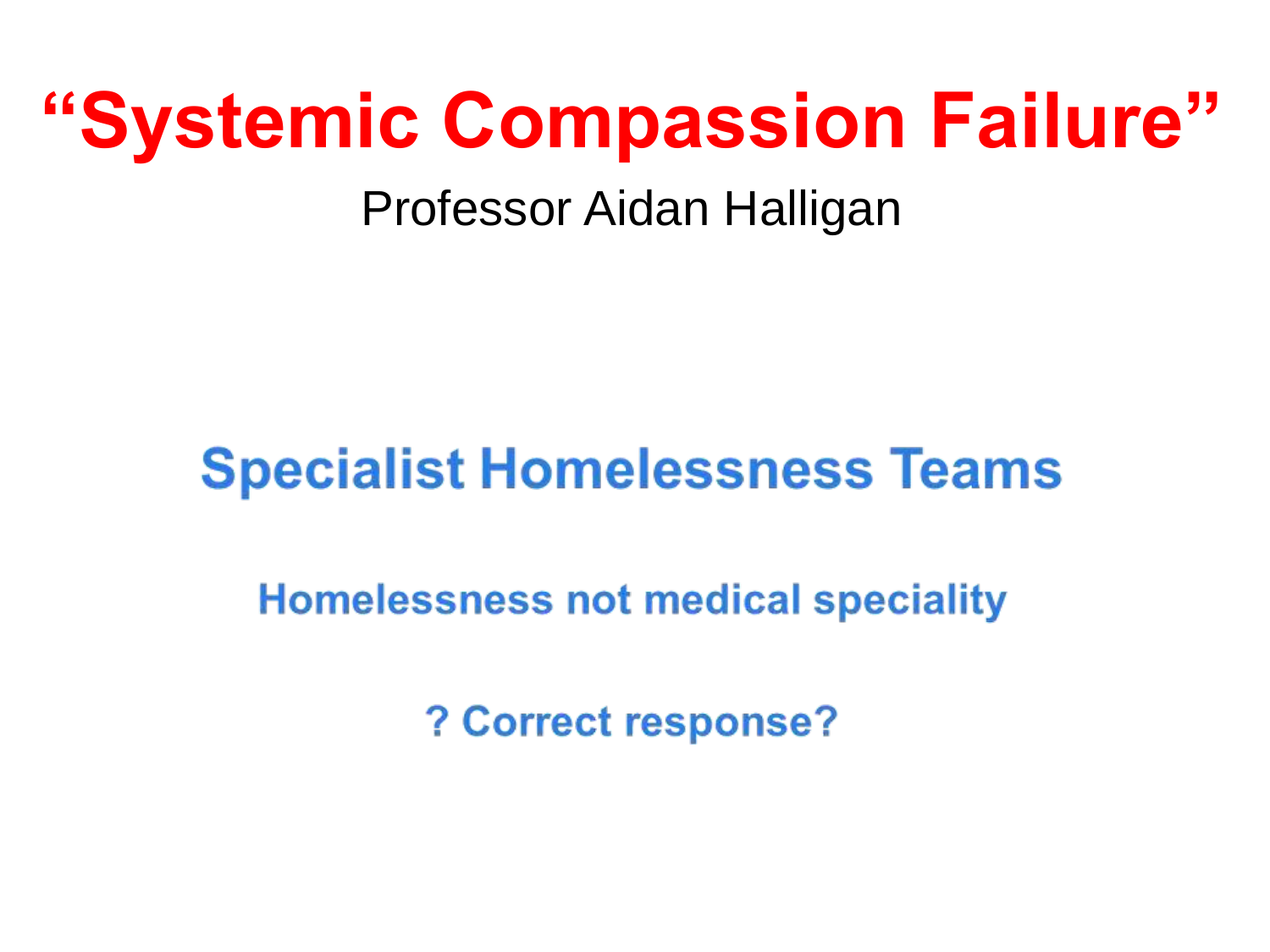# **No NO's**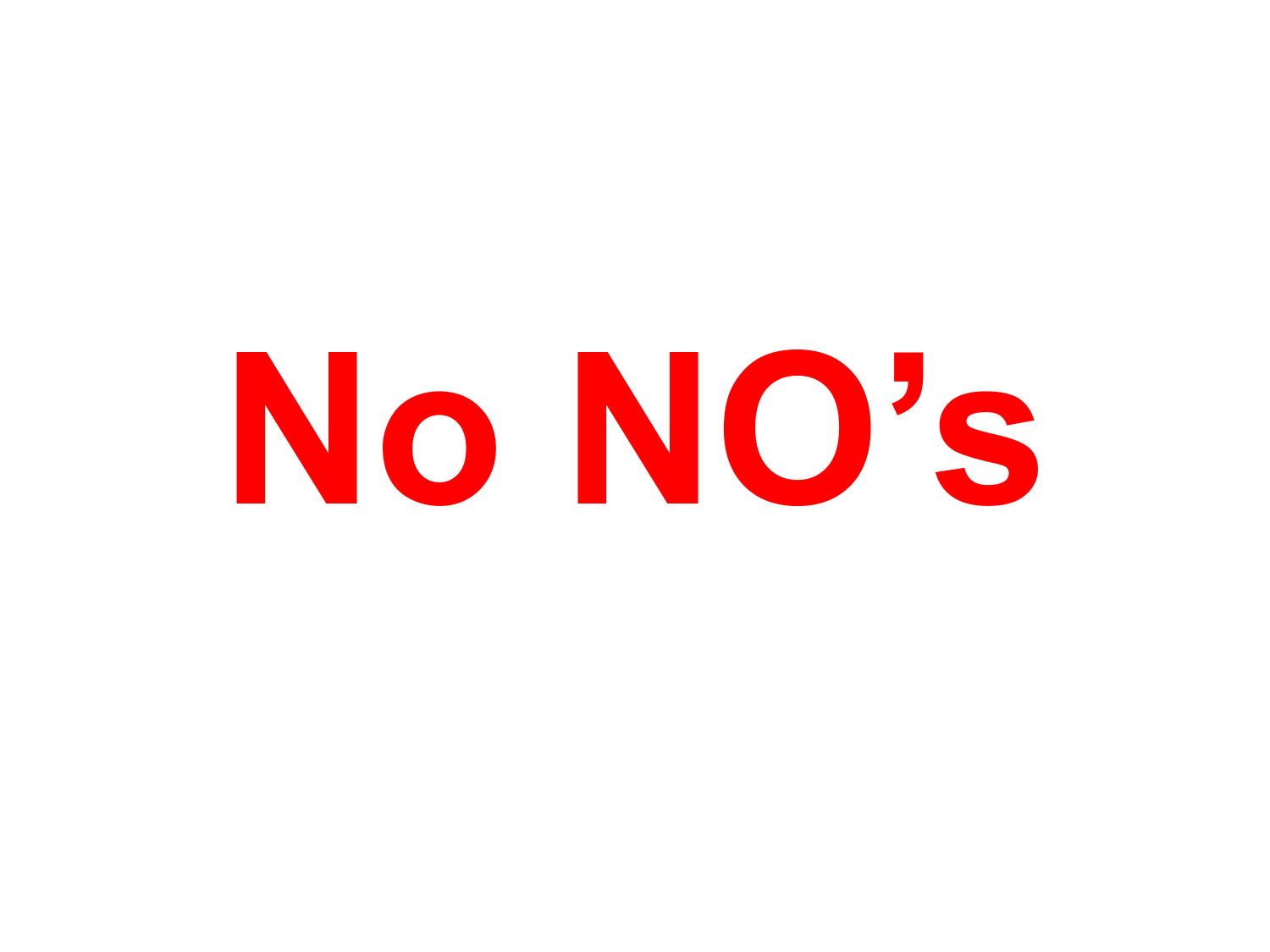# **3 Questions…**

# **1)Why Not?**

# **2)Where Else?**

## **3)How?**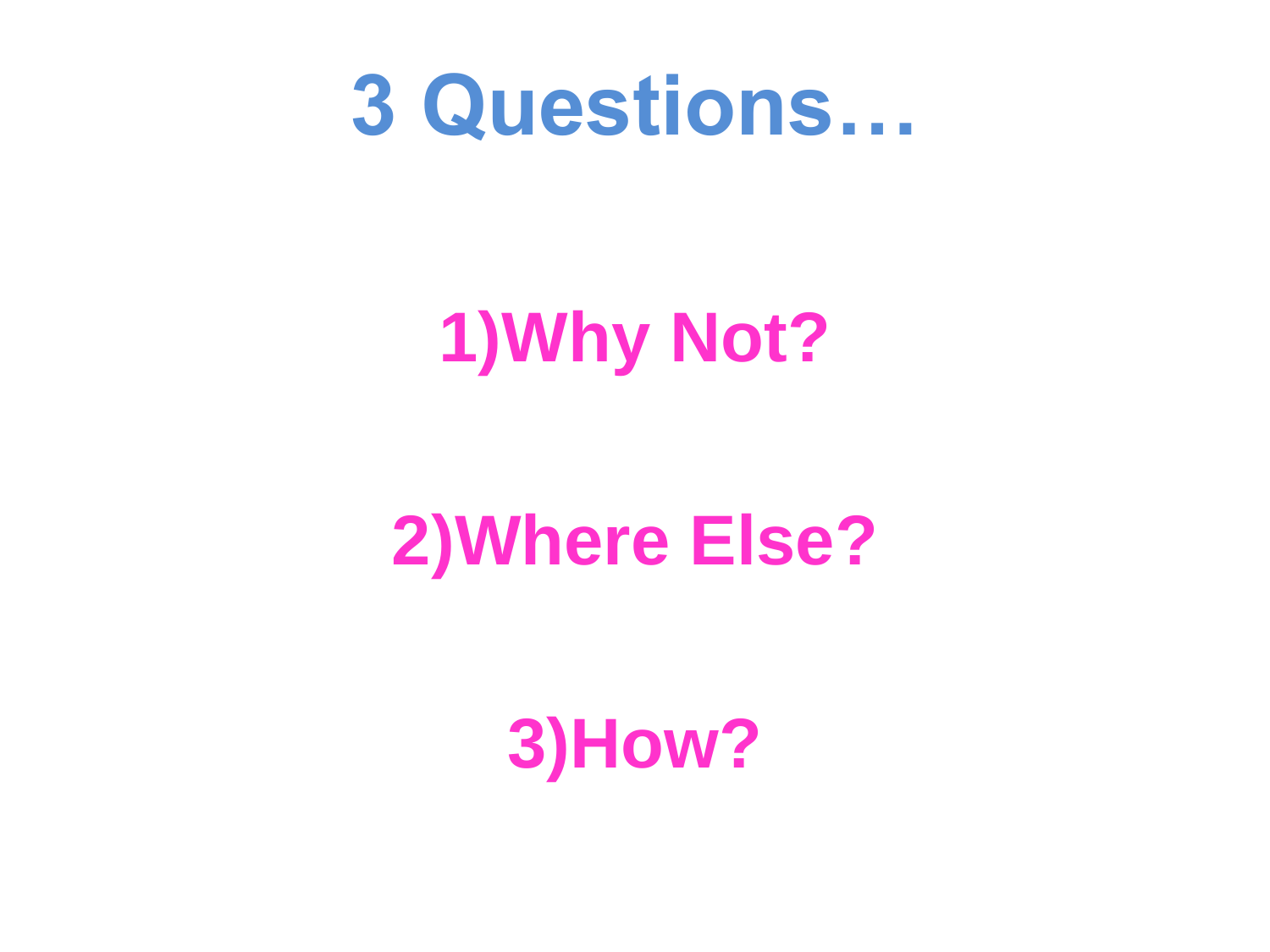**Summing Up**

### **1)Don't let people fall in gaps**

### **2)Don't let people stay in gaps**

### **3)Be a gate opener not a gate keeper!**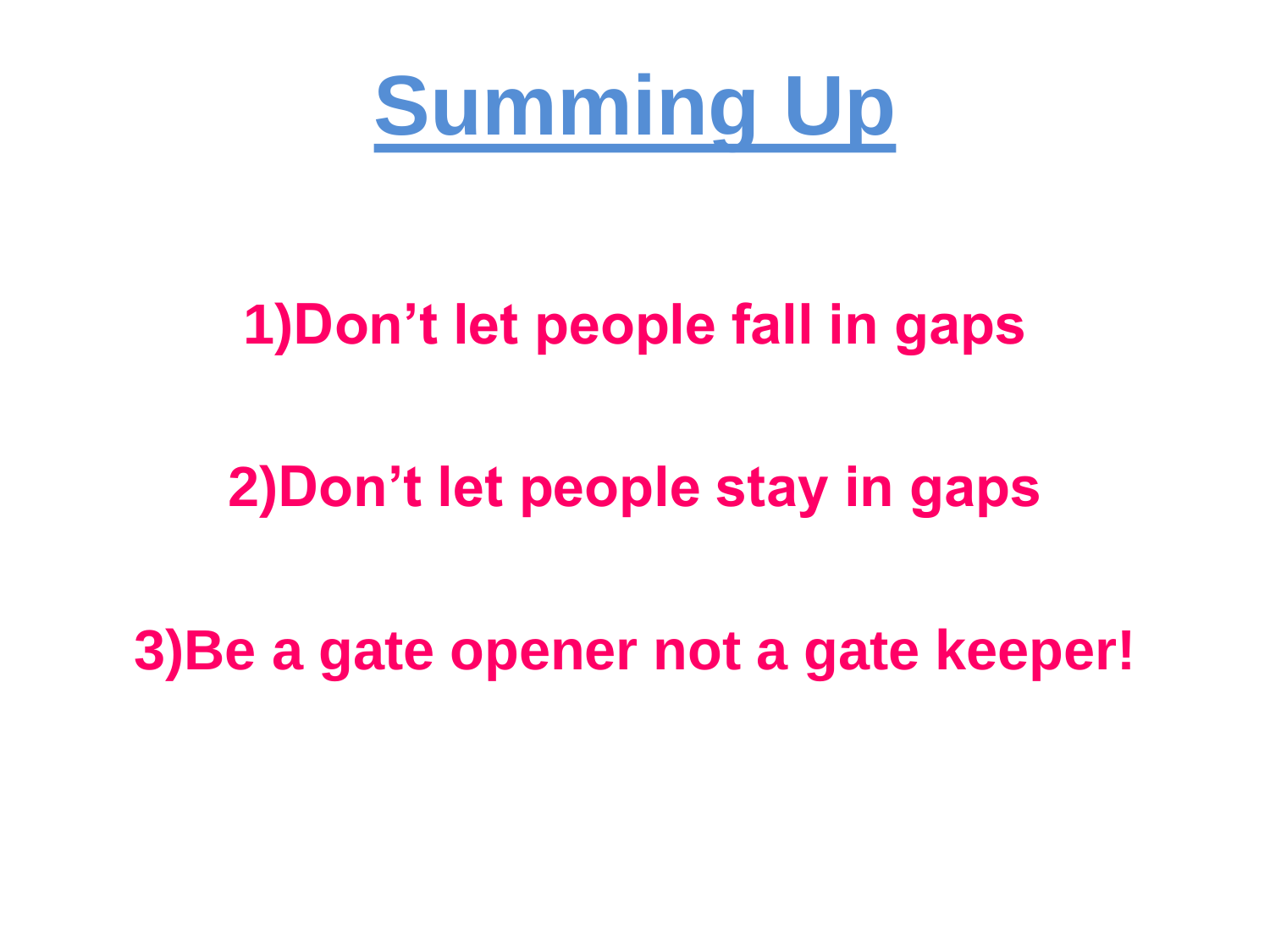"The friend had been here and there, and had been played about from hand to hand, and had come back as she went. At first it was too early for the boy to be received into the proper refuge, and at last it was too late. One official sent her to another, and the other sent her back again to the first, and so backward and forward, until it appeared to me as if both must have been appointed for their skill in evading their duties instead of performing them"

Charles Dickens – Bleak House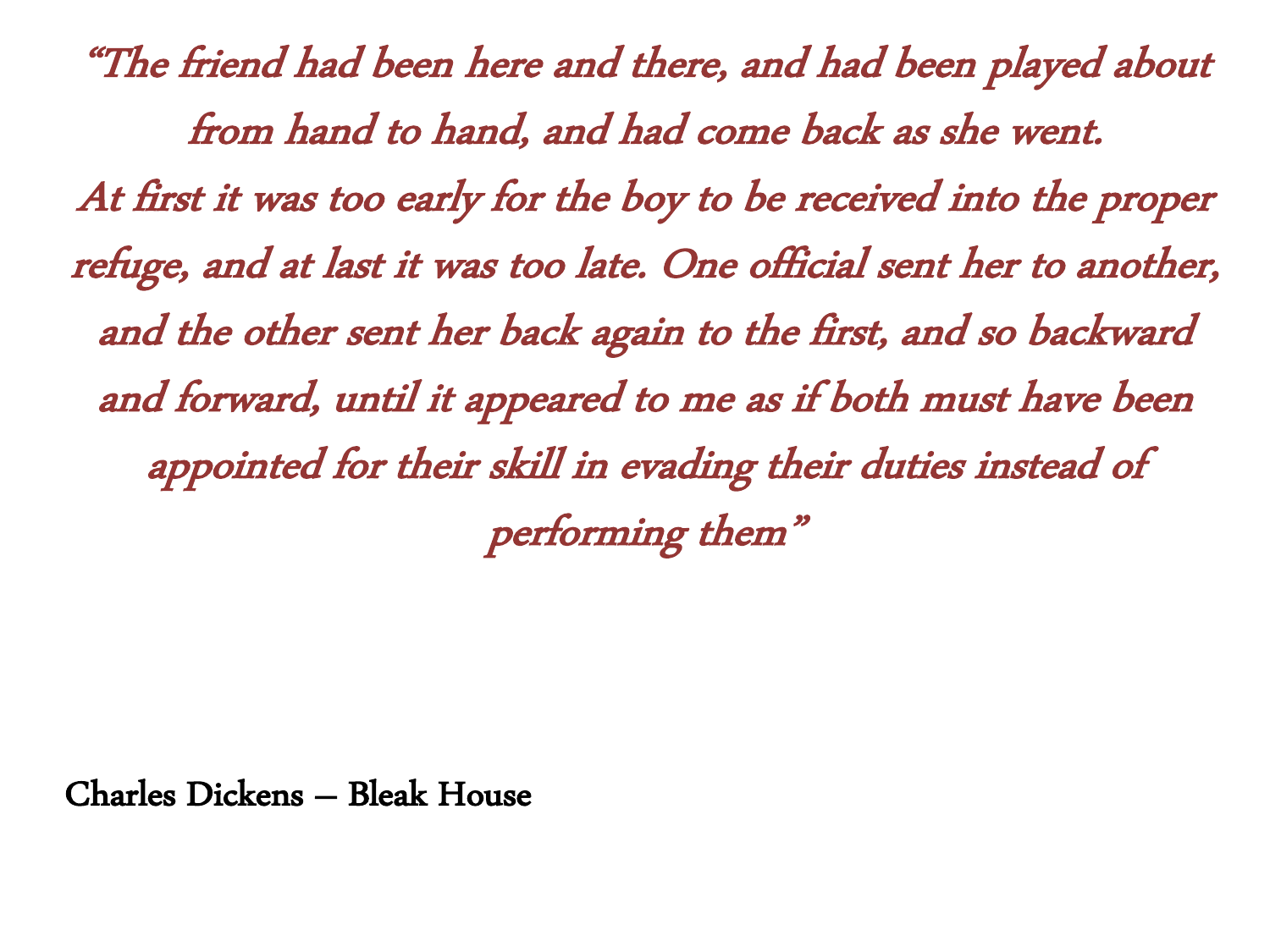### **References**

- Homeless link (health/homelessness stats) [https://www.homeless.org.uk](https://www.homeless.org.uk/)
- [http://www.docsnotcops.co.uk](http://www.docsnotcops.co.uk/)
- Foundation for people with learning Disabilities (2009) <https://www.mentalhealth.org.uk/learning-disabilities>
- **Hwang et al (2009)** : Traumatic brain injury in the homeless a Toronto study
- **Oddy et al (2012)** : The prevalence of Traumatic Brain Injury amongst the homeless in a UK city